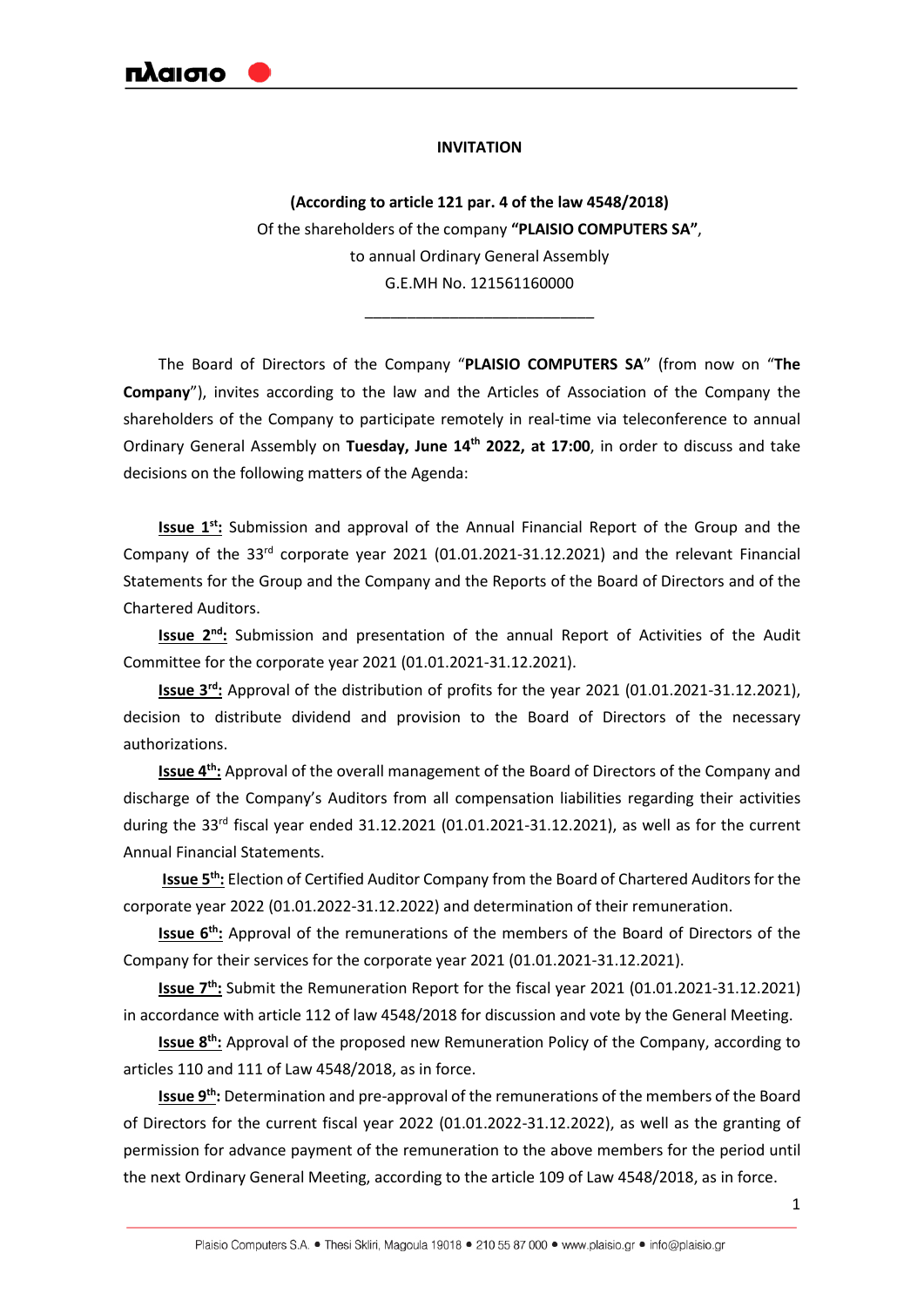**Issue 10<sup>th</sup>**: Expansion-extension of the Company's purpose and consequent amendment of the article 4 of the Company's Articles of Association.

**Issue 11<sup>th</sup>**: Granting of approval-authorization towards the members of the Board of Directors and the Managers of the Company, to act under the company's purposes and participate in companies that pursue identical, related or similar purposes in accordance with the provisions of article 98 paragraph 1 of Law 4548/2018.

**Issue 12th:** Submission of a report for 2021 of the independent members of the Board of Directors to the General Shareholders Meeting according to article 9 paragraph 5 of Law 4706/2020.

**Issue 13th:** Other subjects - Various announcements.

In the context of the measures of protection for the public health from the danger of further spreading of Covid-19, the Annual Ordinary General Assembly of the Shareholders, **on 14th of June 2022, will be conducted remotely in real time via teleconference and with electronic means**, without the physical presence of the shareholders in the place of its holding, in accordance with the provisions of articles 120 par. 3 and 125 of law 4548/2018, of article 22 par. 7 of the Articles of Association of the Company and the specific ones set forth herein.

According to articles 121, par. 4, 124 and 128 of the law 4548/2018, as it is currently in force, the Company informs the shareholders of the following:

#### **A. RIGHT TO PARTICIPATE AND VOTE IN THE ORDINARY GENERAL ASSEMBLY**

Each share bears one (1) voting right. At the Annual General Meeting, only physical and legal persons that have the status of shareholder at the start of the fifth (5th) day before the meeting date of the Annual General Meeting i.e. on **09.06.2022 ("Record Date")** are entitled to participate and vote.

For the Company, shareholders who are entitled to participate in the General Meeting and to exercise the right to vote are those that are registered on the Record Date in the Dematerialized Securities System (DSS) of the company "HELLENIC CENTRAL SECURITIES DEPOSITORY (ATHEXCSD)" or the one identified as such based on the relevant date through registered intermediaries or other intermediaries in compliance with the provisions of the legislation (Law 4548/2018, Law 4569/2018, Law 4706/2020 and Regulation (EU) 2018/1212) as well as the Rulebook of Operation of the Hellenic Central Securities Depository (Government Gazette Β΄ 1007/16.03.2021).

The proof of shareholder status is done by any legal means and in any case based on information received by the Company until before the start of the General Meeting by ATHEXCSD or through the above intermediaries in accordance with the above provisions. A shareholder may participate in the General Meeting on the basis of confirmations or notifications of Articles 5 and 6 of Regulation (EU) 2018/1212 provided by the intermediary unless the Meeting refuses this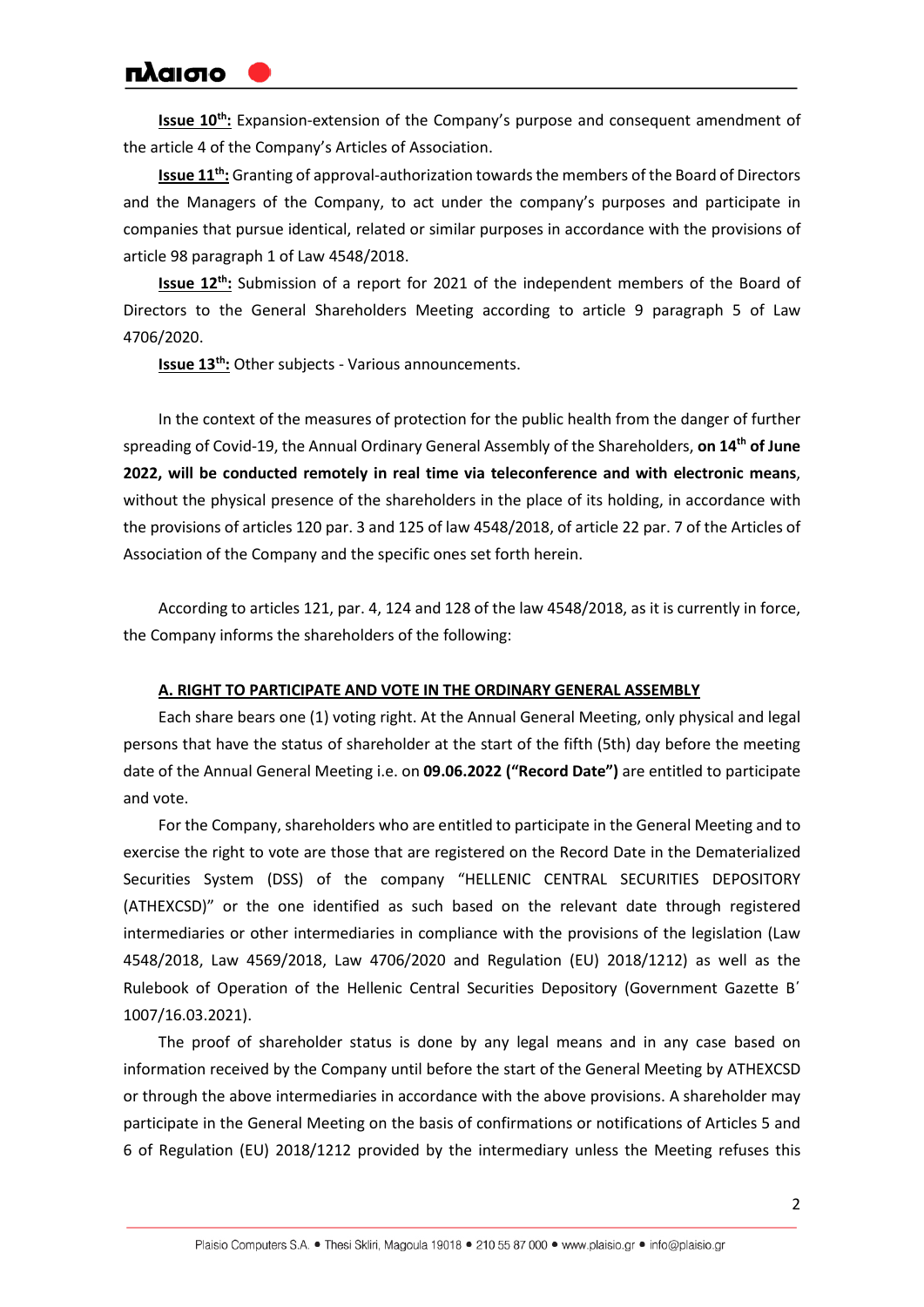participation for a good reason that justifies its refusal in accordance with the provisions in force (art. 19 par. 1 of Law 4569/2018, art. 124 par. 5 of Law 4548/2018).

Exercising these rights (participation and voting) does not require either the blocking of the shares of the beneficiary or any other similar procedure which limits that ability to sell and transfer these shares during the period between the Record Date and the General Meeting.

### **B. REMOTE PARTICIPATION AND VOTE AT THE GENERAL MEETING IN REAL TIME VIA TELECONFERENCE**

In order for shareholders to participate and vote at the Annual General Meeting on 14 June 2022 which will take place remotely, in real-time by teleconference, without their physical presence, they or their proxies must create and use an electronic shareholder account at the electronic platform that has been developed by the Athens Exchange Group to provide remote General Meeting services, in real-time, by teleconference to listed companies on the website [https://axia.athexgroup.gr.](https://axia.athexgroup.gr/)

The electronic platform is provided by ATHEXCSD, while for the teleconference the Webex tools/services platform from the Company Cisco Hellas S.A. is used.

For the access in the electronic platform a computer or a smartphone/tablet is required, with a downloaded application of browsing on the web (browser) and capable of accessing the internet.

In order for a shareholder or his/her proxy to create an account in the electronic platform above, a valid electronic mail (email) account and a mobile telephone number are required by the shareholder or his/her proxy.

If, on accessing the electronic platform the above information entered by the shareholder does not match the data registered in the Dematerialized Securities System and have been provided to the Company by the Hellenic Central Securities Depository as part of its services to facilitate shareholder identification for remote general meetings which are provided to listed companies in accordance with the Hellenic Central Securities Depository, "Technical terms procedure for the provision of the Registry, Corporate and Other Related Actions Service" shareholders must provide or update the information above, in order to create the account.

**For this purpose, shareholders are requested to contact without delay the Operator of their Account where the shares of the Company are kept, or any other intermediary, that provides them with custody services for the shares of the Company, as the case may be, in order to notify them or to update their valid email address and mobile telephone number for identification.**

**Further instructions to participate at the General Meeting by teleconference will be posted on the website of the Company (www.plaisio.gr).**

For any questions and for instructions, shareholders may contact the Investor Relations Department of the Company by email at ir@plaisio.gr or by telephone at +30 210-5587323 (daily during working days and hours).

Furthermore, starting with the publication of the present and until the end of the General Meeting, a help desk will operate that will provide information and support shareholders and their representatives at + 30 210 3366120 or by email a[t AXIAeShareholdersMeeting@athexgroup.gr.](mailto:AXIAeShareholdersMeeting@athexgroup.gr)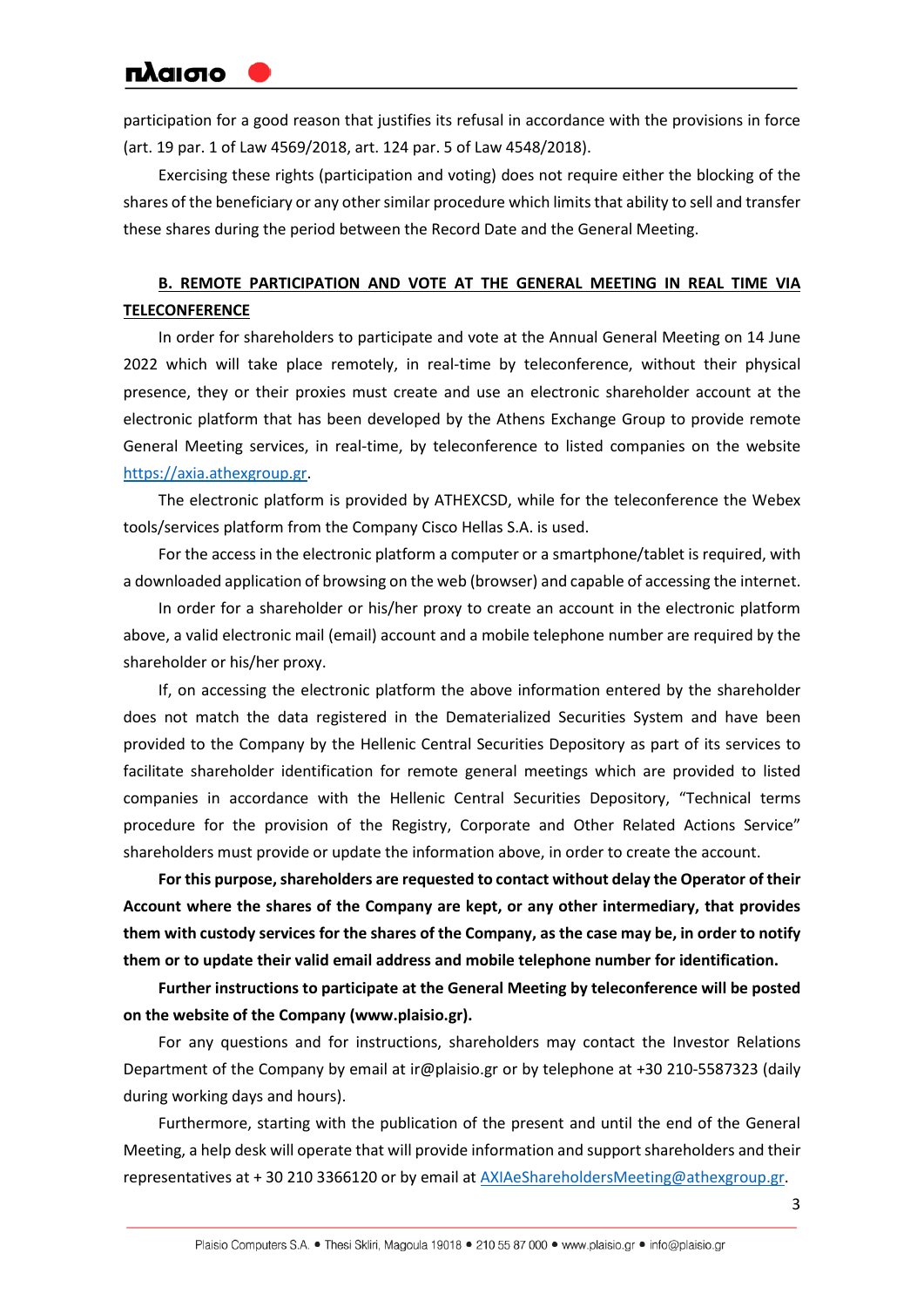On the date of the General Assembly, in order to participate in the proceedings Shareholders must connect in a timely fashion through the Internet Platform, from sixty (60') up to ten (10') minutes before the start time of the General Assembly, that has been announced in the Invitation, and to declare the number of voting rights with which they will participate and vote at the General Assembly, and, whether they wish to modify them (to a lower number).

Shareholders that will participate at the General Meeting by teleconference in real-time are taken into consideration for the formation of the quorum and majority and will be able to exercise their rights effectively during the General Meeting.

Shareholders that have successfully connected to the internet platform will be able to participate in the General Meeting by tele-conference in real-time via a link that will be sent to them by email.

By activating the teleconference application (Cisco Webex) through the link at the start of the General Meeting, shareholders will be able to:

a) follow the proceedings of the General Meeting with electronic or audiovisual means,

b) take the floor and address the General Meeting orally during the General Meeting, while at the same time through the internet platform, they will be able to:

c) vote in real-time during the GM on the matters of the agenda, and

d) receive information on the recording of their vote.

#### **C. MINORITY SHAREHOLDERS' RIGHTS**

(a) At the request of shareholders representing one twentieth (1/20) of the paid-up share capital, the Board of Directors of the company is required to include in the agenda of the ordinary General Assembly additional items, if the relevant request is communicated to the Board by **30.05.2022, i.e. at least fifteen (15) days before the date of the Annual General Meeting.** The request for additional items must be accompanied by a justification or a draft resolution to be approved by the General Assembly and the revised Agenda should be published in the same way as the previous Agenda, on **01.06.2022, i.e. thirteen (13) days before the date of the above General Assembly** and at the same time will be released on the Company's website (see below), along with the justification or the draft decision submitted by shareholders in accordance with article 123 par. 4 of c.l.4548/2018.

(b) Shareholders representing one twentieth (1/20) of the paid-up share capital have the right to submit draft decisions for items that are included in the initial or any revised daily agenda of the General Meeting. The request must reach the Board of Directors **seven (7) days before the date of the General Meeting, i.e. by 07.06.2022 at the latest**, and the draft decisions are made available to shareholders in accordance with the provisions of paragraph 3 of article 123 of law 4548/2018 **at least six (6) days before the date of the General Meeting, i.e. by 08.06.2022 at the latest**.

(c) At the request of any shareholder submitted to the Company by **08.06.2022, i.e. at least five (5) full days before the General Assembly**, the Board of Directors is obligated to provide to the General Assembly the requested specific information regarding the affairs of the Company, only if the information is relevant to the items of the Agenda of the General Assembly. There is no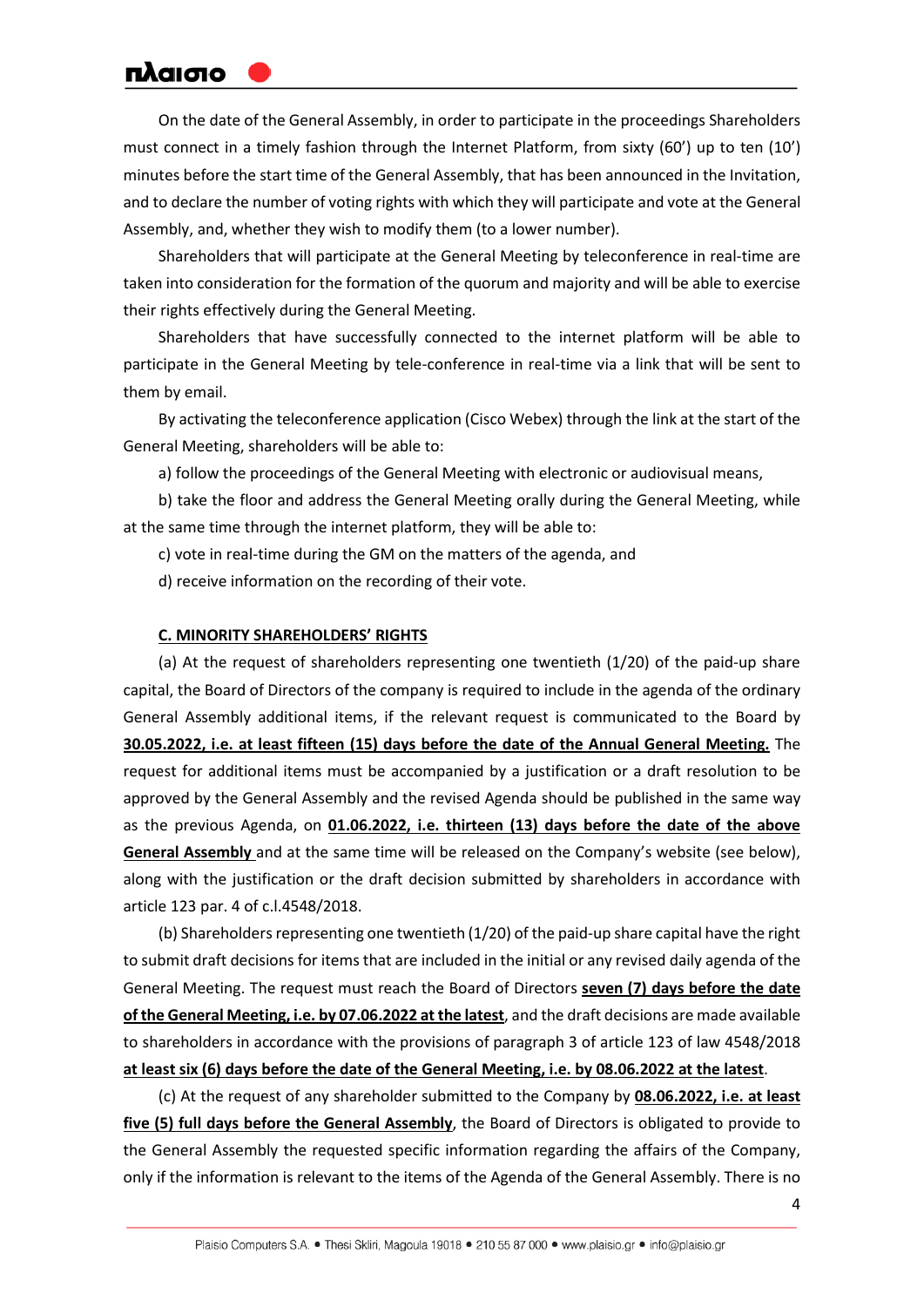obligation to provide information when the relevant information is already available on the Company's website, in particular in the form of questions and answers. In addition, upon request of shareholders representing one twentieth (1/20) of the paid-up share capital, the Board of Directors is obliged to announce to the General Assembly, the amounts, of the last two fiscal years, that were paid to each member of the Board of Directors or to the Managers of the Company, as well as every benefit towards these persons and contracts with them. The Board of Directors has the right to refuse to provide such information for a substantial reasonable cause, which is indicated in the minutes. Such a reason may be the representation of the requesting shareholders to the Board of Directors, in accordance with articles 79 or 80 of Law 4548/2018. In the cases referred to in this paragraph, the Board of Directors may answer once to shareholder requests having the same content.

(d) At the request of shareholders representing one tenth (1/10) of the paid-up share capital, which is communicated to the Company by **08.06.2022, i.e. at least five (5) full days before the General Assembly**, the Board of Directors is obligated to provide to the General Assembly the requested information regarding the Corporate Affairs and assets and liabilities of the Company. The Board of Directors has the right to refuse to provide such information for a substantial reasonable cause, which is indicated in the minutes. Such a reason may be the representation of the requesting shareholders to the Board of Directors, in accordance with articles 79 or 80 of Law 4548/2018, provided that the corresponding members of the Board of Directors have received this information in a manner that is adequate.

(e) At the request of shareholders representing one twentieth (1/20) of the paid-up share capital, the voting procedure in an issue or issues of the Agenda is acting by open vote.

In all aforementioned cases the shareholders must demonstrate their capacity and the number of shares they own in order to exercise the relevant voting right, except the case of article 141, par. 6 of c.l. 4548/2018, the number of shares that they hold while exercising the relevant right.

Proof of shareholder's capacity can be verified by any legal way and in any case by the information received by the Company from the Central Securities Depository provided it provides registry services or through the participants and registered intermediaries in the Central Securities Depository in any other case.

### **D. PROCEDURE FOR PROXY VOTING**

I) Shareholders may participate in the Annual General Assembly and vote either in person or by proxy. Each shareholder, individual, may appoint up to three (3) proxies for the General Meeting. Legal entities may take part in the Annual General Assembly by appointing as proxies up to three (3) individuals. In cases where a shareholder owns Company shares that are held in more than one Investor Securities Account, the above limitation does not prevent the shareholder from appointing separate proxies for the shares appearing in each Account. A proxy holding proxies from several shareholders may cast votes differently for each shareholder.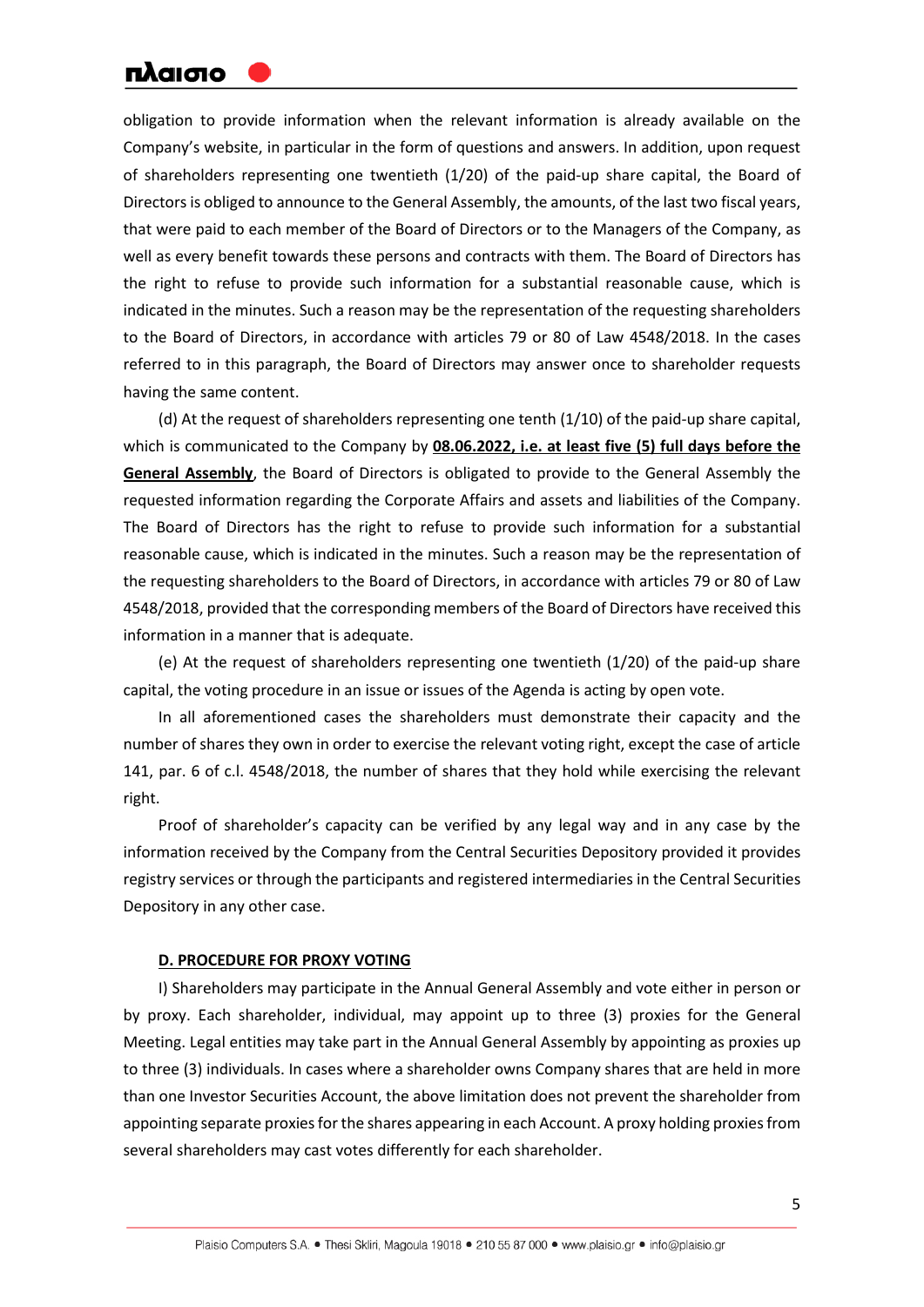The proxy votes in accordance with the shareholder's instructions, if there are any. Noncompliance by the proxy with the instructions received does not affect the validity of the decisions of the General Meeting, even if the proxy's vote was decisive in achieving the majority.

Before the commencement of the General Meeting, the proxy must disclose to the Company any particular facts that may be of relevance for shareholders in assessing the risk that the proxy may pursue interests other than those of the shareholder. A conflict of interest may arise in particular when the proxy:

a) is a controlling shareholder of the Company or is another controlled entity by such shareholder,

b) is a member of the Board of Directors or of the Management of the Company or of a controlling shareholder or a controlled entity by such shareholder,

c) is an employee or an auditor of the Company, or of a controlling shareholder or a controlled entity by such shareholder,

d) is the spouse or a close relative (1st degree) of any natural person referred to in (a) to (c) hereinabove.

A proxy is appointed or revoked in written and is disclosed to the Company also in the same manner, at least forty-eight (48) hours prior to the date of the annual Ordinary General Meeting (i.e. by 17.00 on 12.06.2022 at the latest), or the case of shareholders that are identified through intermediaries, through confirmations or notifications of articles 5 and 6 of Regulation (EU) 2018/1212 provided by intermediaries.

**ΙΙ) Specifically for shareholder participation by proxy at the General Meeting on 14 June 2022, remotely in real-time by teleconference, or by shareholder participation by proxy** at the vote on the items of the General Meeting that will take place before the General Meeting, shareholders or their custodian can appoint **up to one (1) proxy**, whose appointment must be made at least forty-eight (48) hours before the date of the General Meeting (i.e. by 17.00 on 12.06.2022 at the latest).

Upon receipt of the information above by the Company, and based on the email address and mobile telephone of the representative, as declared in the proxy document, the Company creates an account for the proxy on the electronic platform; the proxy is informed by email in order to activate the account in order to exercise the rights of the shareholder in accordance with what is referred above.

The Company has made available document to appoint a proxy to participate and vote in the General Meeting on 14 June 2022 remotely in real-time by teleconference. This document is available to shareholders in hard copy at the Investor Relations Department of the Company (Thesi Skliri, Magoula, Athens), and in electronic form on the website of the Company [\(http://www.plaisio.gr\)](http://www.plaisio.gr/).

The abovementioned document must be filled-in, signed with the signature authenticity verified, and submitted to the Investor Relations Department of the Company, at: Thesi Skliri, Magoula, Athens, or digitally signed by using a recognized digital signature (qualified certificate)